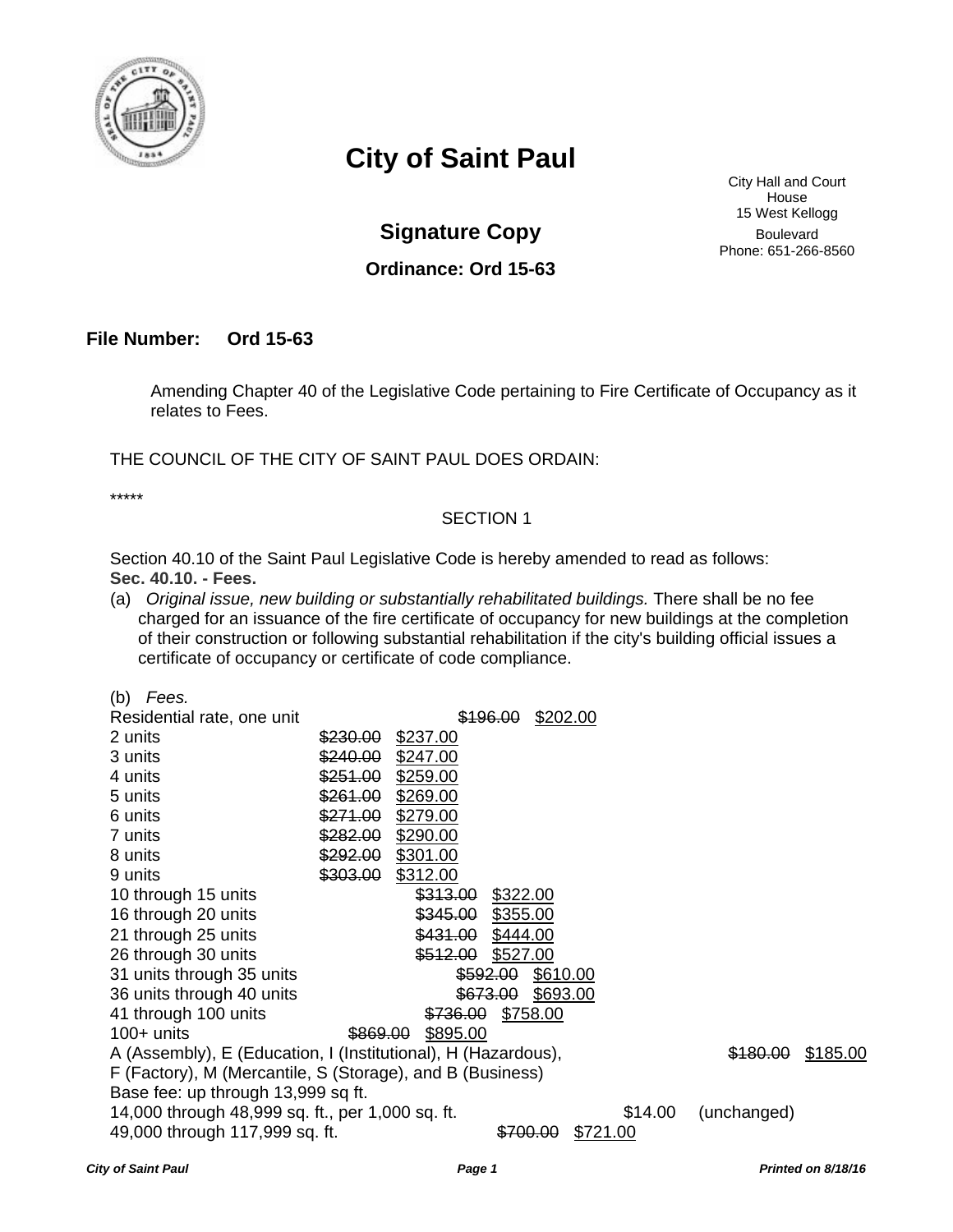118,000 and over sq. ft. maximum fee  $$828.00$  \$853.00

(c) *Reinspection fee.* The renewal fee established in subsections (a) and (b) above allows for one (1) inspection and one (1) reinspection for the renewal of the fire certificate of occupancy. A reinspection fee of fifty (50) percent of the renewal fee shall be levied for each additional

reinspection required to demonstrate compliance with applicable safety codes.

- (d) *Referral (or complaint-based) reinspection fee.* Whenever a written correction order is issued to the owner for a violation of this code and after a reasonable time for compliance has elapsed, a reinspection shall be made. If the violation has not been corrected at the time of the reinspection, a referral reinspection fee of seventy-two dollars (\$70.00 72.00) shall be collected for every subsequent reinspection until the violation is corrected.
- (e) *Provisional fire certificate of occupancy.* A fee of one hundred three dollars (\$100.00 103.00) will be charged for each provisional certificate of occupancy. This is an annual fee until the building is granted a fire certificate of occupancy upon the successful completion of fire certificate of occupancy inspection per this chapter.
- (f) *No entry fee.* The fire code official shall give notice of all inspections to the owner. If any reason exists that the inspection cannot be conducted at the identified time, the owner, shall make personal contact with the fire code official in an acceptable manner, no later than 8:00 a.m. on the date of the scheduled inspection. If the fire code official does not receive such notice and is unable to conduct the inspection because the owner fails to cooperate, the owner shall be assessed a seventy-two dollar (\$70.00 72.00) no-entry fee.
- (g) *Exceptions.* The fees for the fire certificate of occupancy and inspection are provided in Chapter 33 of this code shall be required on buildings owned and occupied by any governmental agency, including county and state governmental agencies. The city, and any other agencies specifically exempted from such fees under state law, shall be exempt from payment of such fees.

\*\*\*\*\*

## SECTION 2

This Ordinance shall take effect and be in force thirty (30) days following its passage, approval and publication.

At a meeting of the City Council on 12/2/2015, this Ordinance was Passed.

**Yea:** 6 Councilmember Bostrom, Councilmember Brendmoen, Councilmember Thune, Councilmember Tolbert, Councilmember Finney, and City Council President Stark

**Nay:** 0

**Absent:** 1 Councilmember Thao



**Vote Attested by Date** 12/2/2015 **Council Secretary** Trudy Moloney